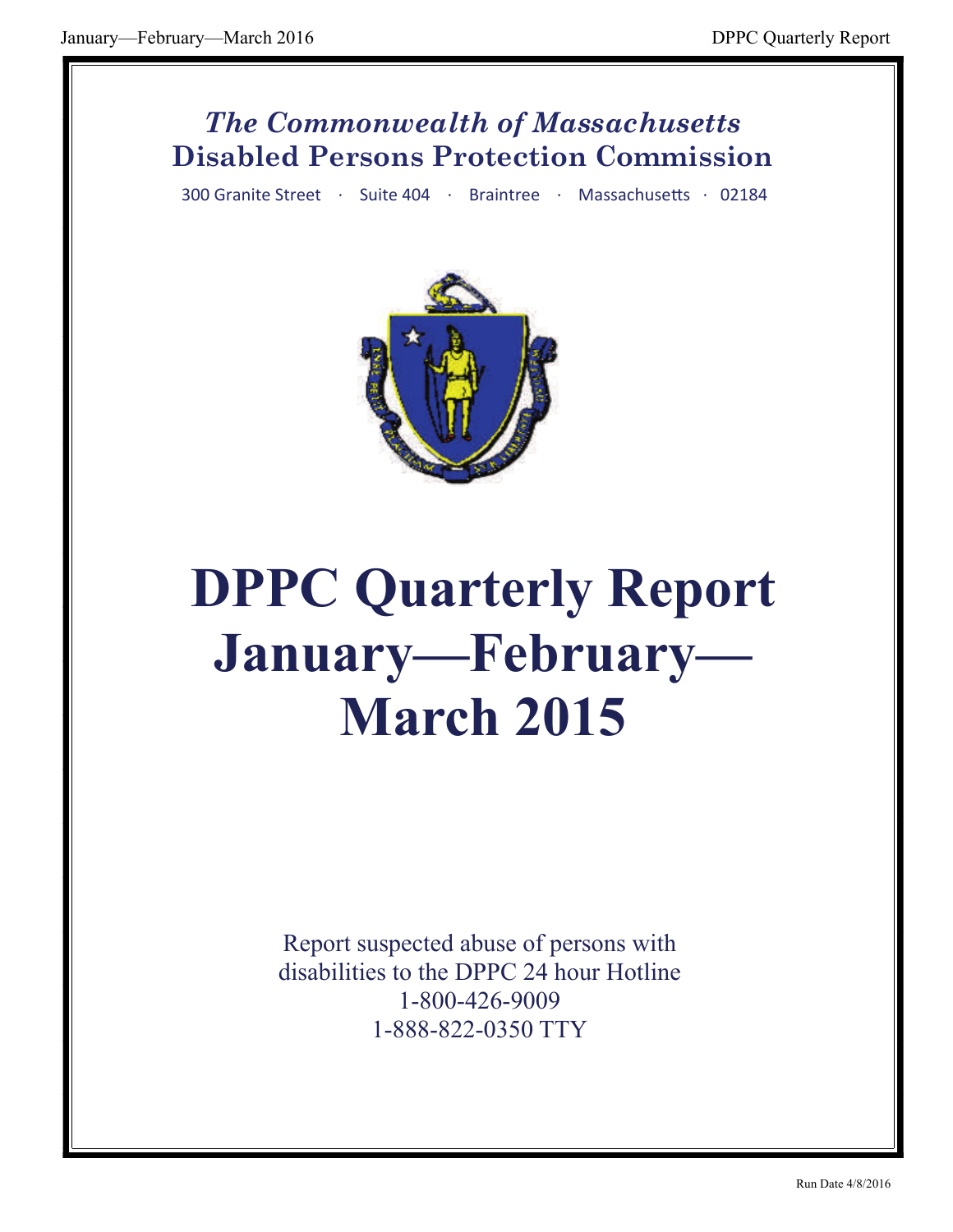# **DPPC OVERVIEW**

Every month, the DPPC receives hundreds of abuse reports. These reports are maintained and tracked using an extensive computer database. In the DPPC database, over 500 pieces of information related to each report are maintained. The information ranges from basic demographic information regarding the people involved, including the victim, to specific information about the site of the alleged abuse and other factors that may have contributed to the abuse. The DPPC tracks different types of injury, and information about whether an injury was caused by abuse or neglect. In addition to the hundreds of other categories, the DPPC tracks whether the alleged abuse or neglect reported represents a crime. Information in the database is analyzed continually in an effort to identify potential preventative measures to be implemented and/or , trends and systemic challenges needing attention. On a quarterly basis a portion of the data is calculated and provided for review. In addition to providing the quarterly statistical data, for those of you who are not familiar with the DPPC, this report also presents the history, mission and an overview of the operations of the Agency.

The DPPC was created through legislation in 1987 as an independent state agency responsible for the investigation and remediation of instances of abuse against persons with disabilities. The mission of the DPPC is to protect adults with disabilities from the abusive acts and omissions of their caregivers through investigation, oversight, public awareness and abuse prevention. Pursuant to its enabling statute, M.G.L. c. 19C, the jurisdiction of the DPPC extends to adults with disabilities between the ages of 18 and 59 who suffer serious physical and/or emotional injury through an act and/or omission by their caretaker (s). This protection is provided whether the individual is in state care or in a private setting.

Although an independent agency, DPPC was designed to be one of a number of agencies with complementary missions, including, but not limited to the Executive Office of Elder Affairs, Department of Children and Families, Department of Developmental Services, Department of Mental Health, Massachusetts Rehabilitation Commission and the local and state police. Replacing none of them, the DPPC was designed to closely coordinate its work with all. The DPPC, similar to the Department of Children and Families for children and the Executive Office of Elder Affairs for elders, acts to protect adults with disabilities who are dependent on others to meet a daily living need. DPPC fills the gap between the child protection and elder protection systems. DPPC is a small agency, located in Braintree, MA. It has a staff of **32** full time employees including **five**  investigators, **one** law enforcement liaison/abuse prevention coordinator, **five** oversight officers and **four** hotline operators. The DPPC is comprised of six functions including Prevention, Intake/ Oversight, Investigation, Legal, Information Technology and Administration and Finance. During fiscal year 1998, a State Police Detective Unit (SPDU) was established within the DPPC. The SPDU is comprised of a Detective Lieutenant and four troopers. The SPDU is physically located within the offices of the DPPC.

The DPPC Hotline receives reports of abuse committed against persons with disabilities 24 hours per day, seven days per week, at 1-800-426- 9009 or 1-888-822-0350 TTY. During this quarter the DPPC received **2,618** reports of abuse. In addition, DPPC staff responded to approximately **1,324** referral and informational requests. Every abuse report made to the Hotline is reviewed pursuant to the DPPC screening criteria. A determination is made regarding whether the report represents an emergency or nonemergency, and then, whether the situation meets the agency's jurisdictional criteria. During this quarter of the fiscal year, **717** of the reports to the DPPC Hotline were assigned for 19C investigation. Also during this quarter of the fiscal year, **1,901** reports not within the jurisdiction of the Commission were forwarded to the appropriate state agency for review and action as necessary.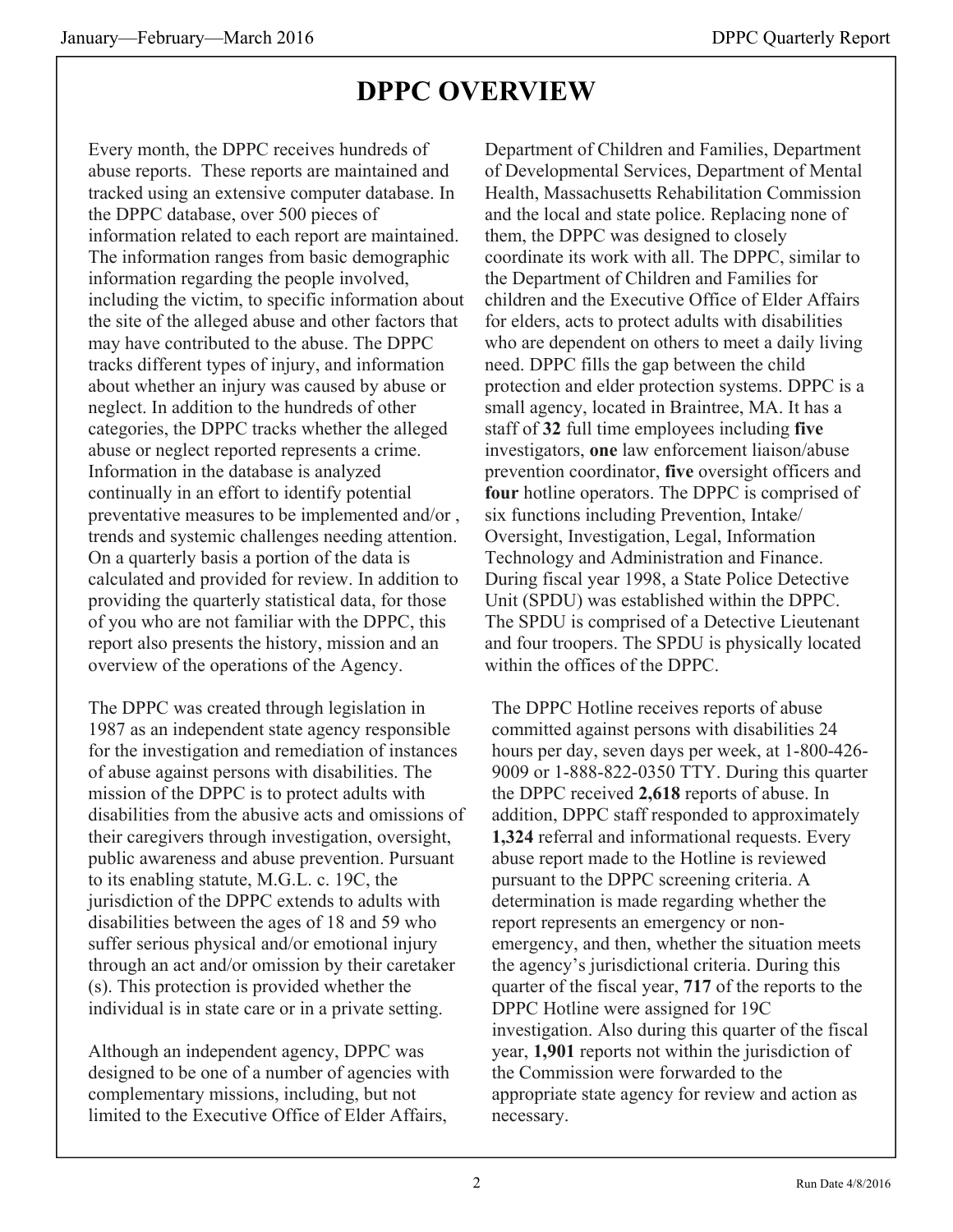

# **DPPC INVESTIGATION UNIT**

Reports of alleged abuse determined to be within the jurisdiction of the DPPC are immediately assigned to a 19C Investigator and a DPPC Oversight Officer. The 19C Investigator may be one of DPPC's Investigators or an Investigator from the Department of Developmental Services (DDS), Department of Mental Health (DMH) or the Massachusetts Rehabilitation Commission (MRC). The DPPC Investigation Unit and the Investigation Units of DDS, DMH and MRC conduct abuse investigations under the authority of M.G.L. c. 19C. The primary focus of all 19C investigations is the protection of vulnerable individuals. Investigators also look for systemic issues that may contribute or lead to abuse.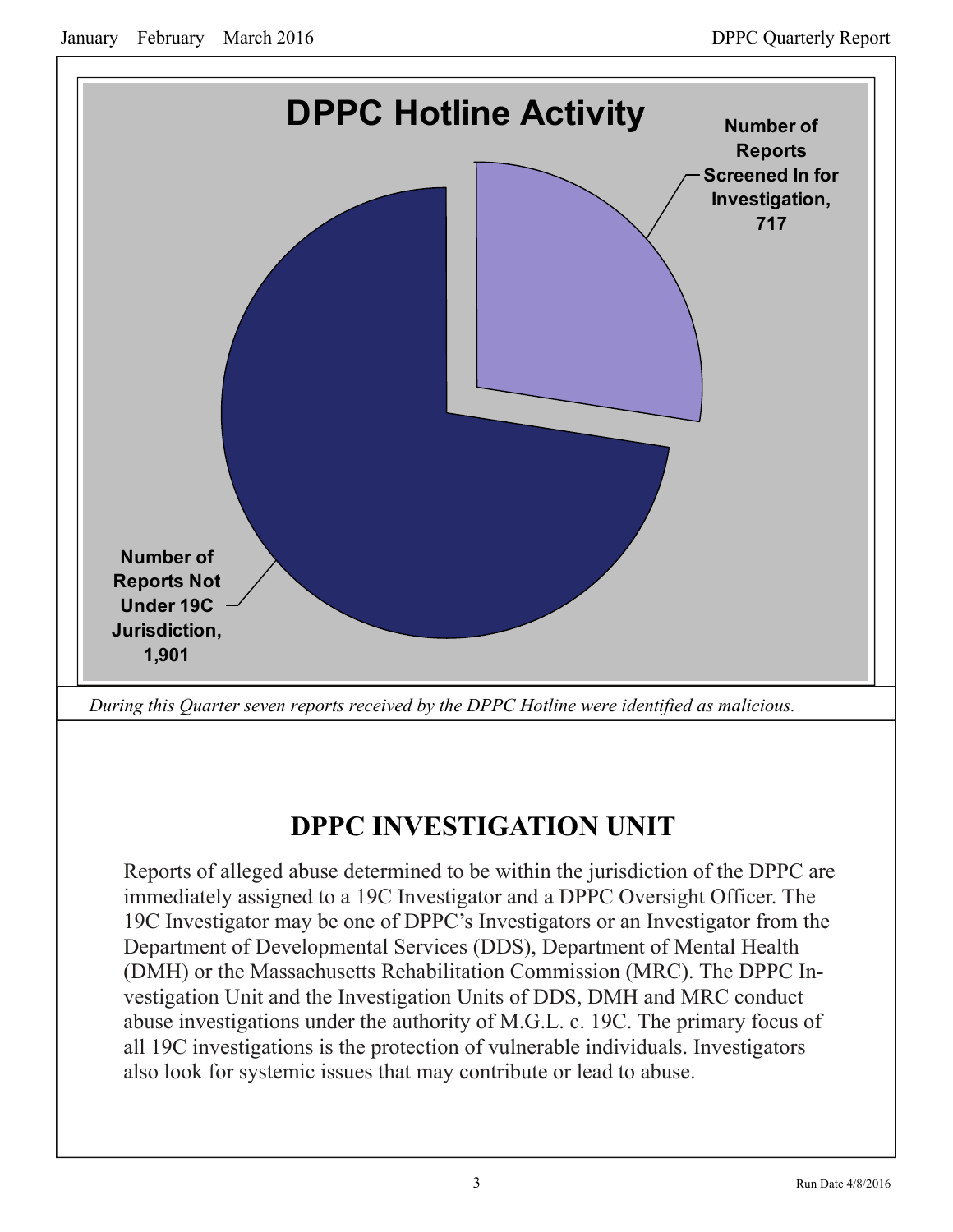# **DPPC OVERSIGHT UNIT**

The DPPC Oversight Unit is responsible for monitoring all 19C investigations. Every case, whether investigated by DPPC, DDS, DMH or MRC, is monitored by one of DPPC's **five** Oversight Officers to ensure that the victim is safe, the report is timely and the investigation is thorough. In cases where abuse by a caregiver has been substantiated, protective services are provided by the respective service-providing agency, DDS, DMH or MRC. To confirm that necessary protective services are implemented, the DPPC Oversight Officers monitor cases until risk of harm to the victim is adequately reduced or eliminated.

*The DPPC protects individuals with any form of disability. This chart illustrates abuse reports to the DPPC Hotline by disability for this quarter.* 

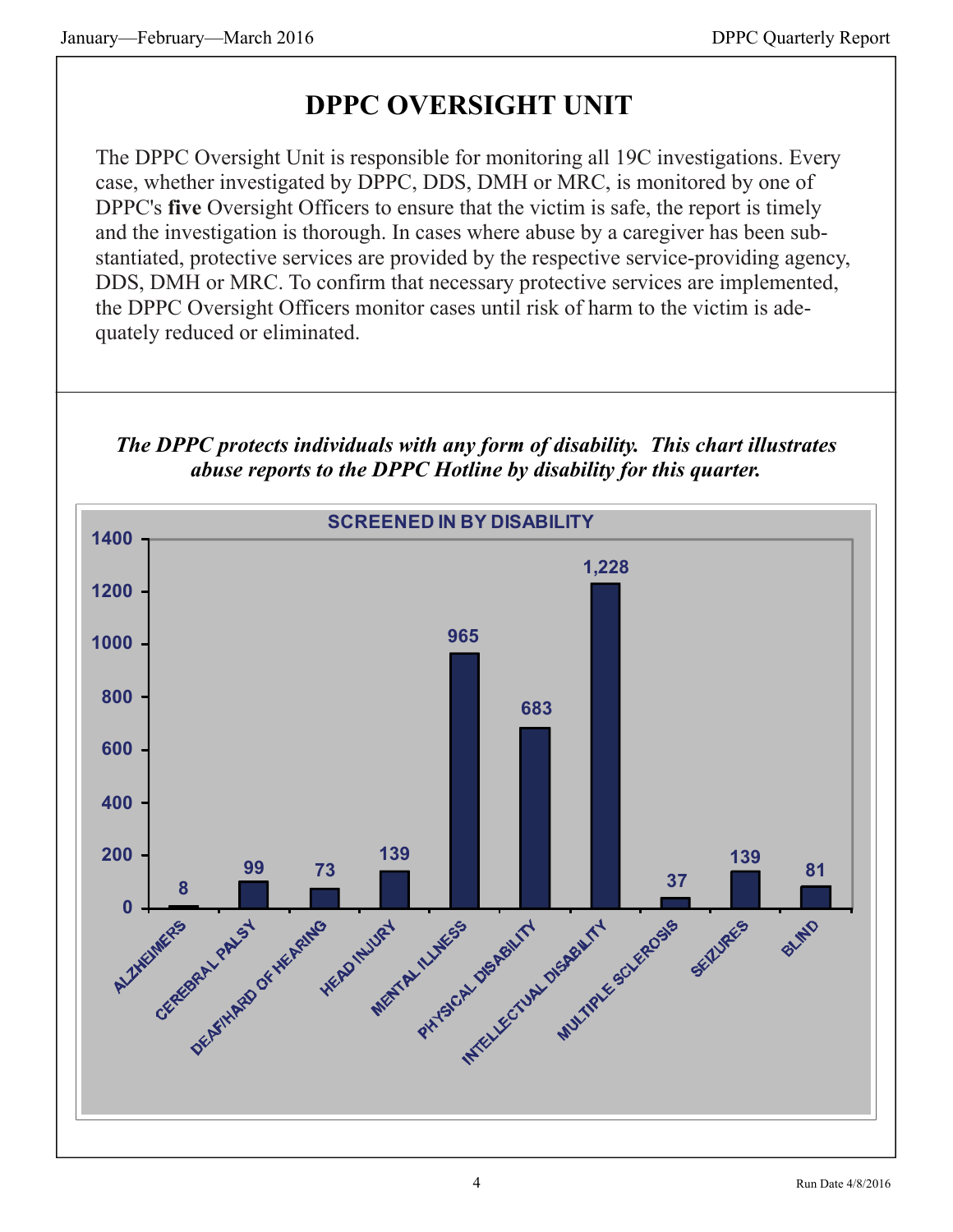# **STATE POLICE DETECTIVE UNIT**

The troopers of the SPDU review 100% of the complaints received by the DPPC to determine which of these complaints constitute criminal activity against a person with a disability. Within this quarter the SPDU reviewed **2,618** allegations of abuse. Of the **2,618** reports reviewed, **382** or **14.6%** were referred to the District Attorney for criminal investigation and criminal charges were filed in at least **8** cases. The following graph is a breakdown by county of the number of reports received by the DPPC Hotline, reports meeting the jurisdiction for 19C investigation, and the number of reports referred to the District Attorney for criminal investigation.



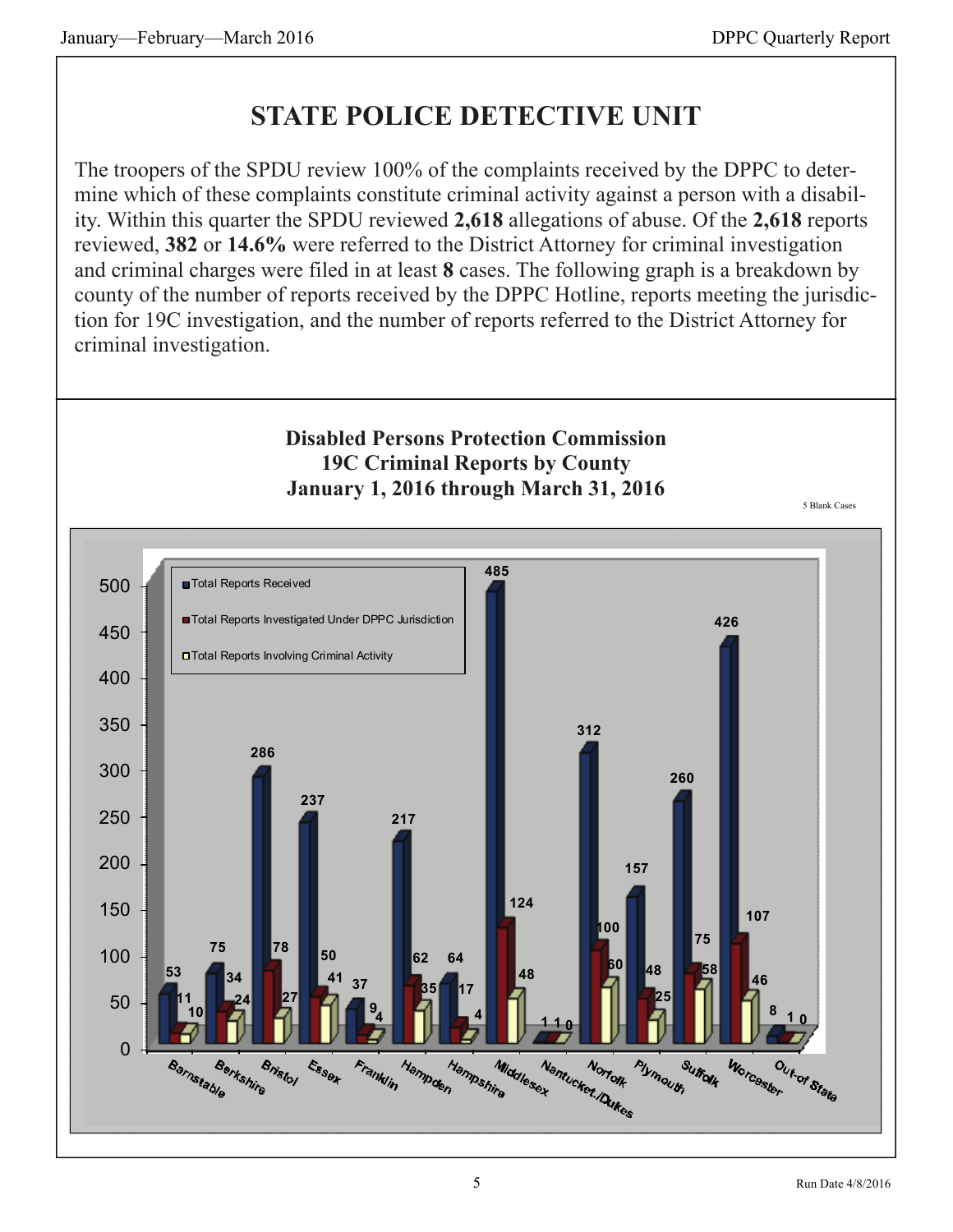

# **MASSACHUSETTS STATE POLICE**

The Massachusetts State Police Detective Unit (SPDU) assigned to the DPPC analyzes the types of crimes involved in the abuse reports received by the DPPC Hotline. This chart presents the types of criminal activity reported. Consistently a significant percentage of the criminal activity is sexual in nature.

#### **Criminal Activity Report January – March 2016**



Often reports to the DPPC Hotline involve domestic violence. Domestic violence is abuse that often takes place where the person lives. Domestic violence can be any type of abuse including sexual assault and rape, emotional, psychological or financial. Domestic violence involves "family and household members" who are or were married, living together, related by blood, parents of a common child or involved in a substantive dating relationship. During this quarter it was determined that **94** reports made to the DPPC Hotline involved domestic violence abuse.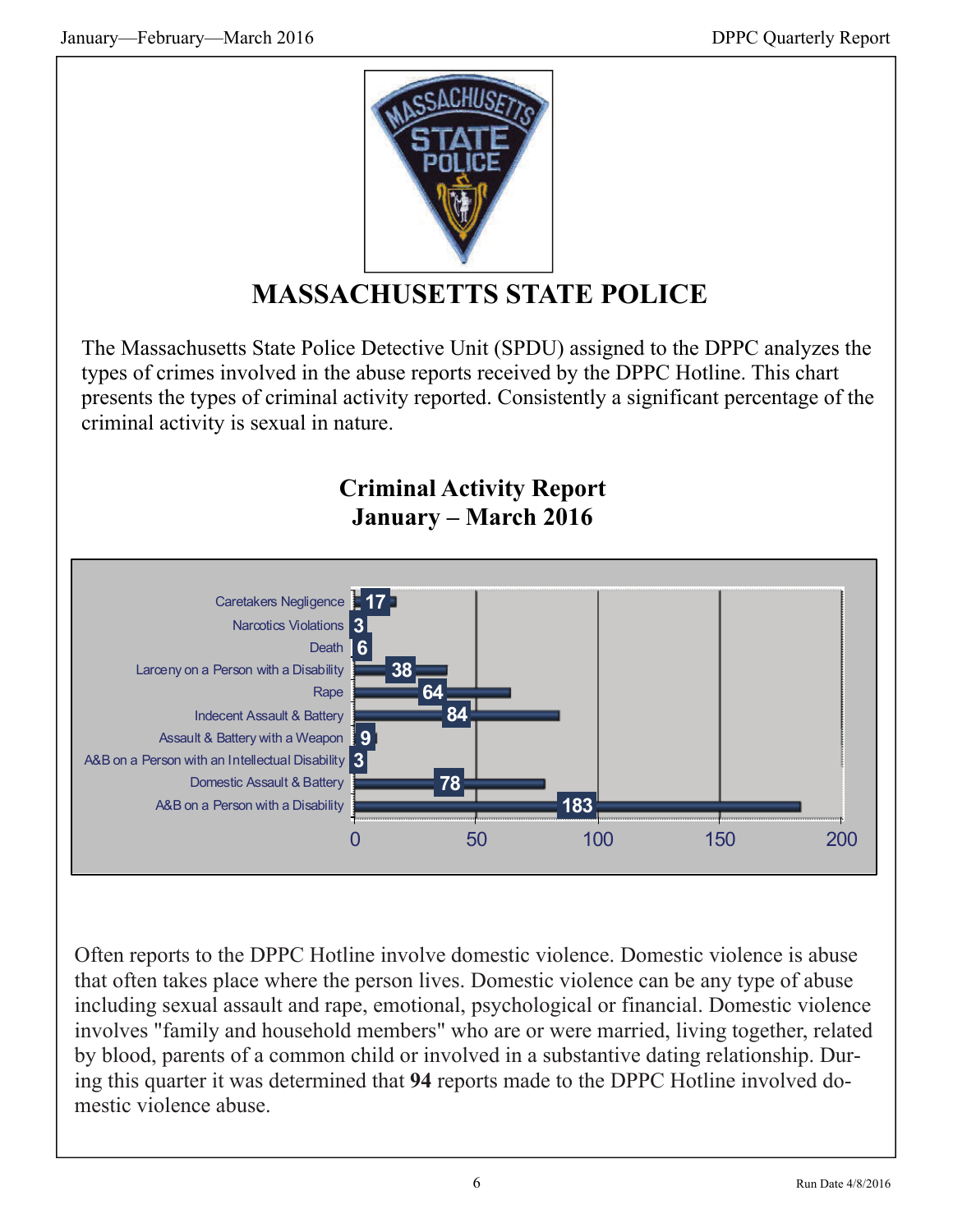# **LEGAL UNIT**

The DPPC Legal Unit provides legal advice and guidance on matters before the DPPC. This includes assistance provided to DPPC staff and staff of the Department of Developmental Services, the Department of Mental Health and the Massachusetts Rehabilitation Commission.

In addition the Legal Unit performs the following functions within the DPPC:

- Secures Access Warrants when law enforcement and/or 19C investigators are unreasonably denied access to an alleged victim of abuse.
- Obtains judicial Protective Orders when an alleged victim of abuse is at immediate risk of harm and is not able to consent to the provision of protective services due to a mental or physical impairment.
- Responds to reports of Mandated Reporters' failure to report abuse as required by M.G.L. c. 19C §10.
- Completes Petitions for Review as outlined in 118 CMR. The alleged victim, the alleged abuser and other parties involved in an investigation, may request a review of the findings. Upon the conclusion of the review process, the investigation report may be amended if the facts provided in the Petition are found to be meritorious. The DPPC received **34** Petitions for Review during this quarter.
- Ensures that all responses to requests for DPPC records are compliant with all statutory requirements.

# **ABUSE PREVENTION UNIT**

Everyone at DPPC shares in the responsibility for preventing abuse. DPPC continually strives to identify new and effective ways to educate direct care staff, law enforcement, others working with persons with disabilities and the public about the prevalence of abuse of persons with disabilities. The DPPC's abuse prevention strategy is to decrease incidents of abuse by increasing awareness about how widespread the problem of abuse/neglect against persons with disabilities is; and then to educate people regarding the important role they can play in preventing or stopping this abuse. To educate people the DPPC Prevention Unit distributes 19C informational materials and conducts training on an ongoing basis. Training is provided to a broad range of people including law enforcement, educators, medical professionals, service providers and persons with disabilities. Topics include recognizing and reporting abuse, preservation of evidence, the DPPC investigation process, communicating with individuals from varied backgrounds or with differing communication needs as well as regulatory and statutory compliance.